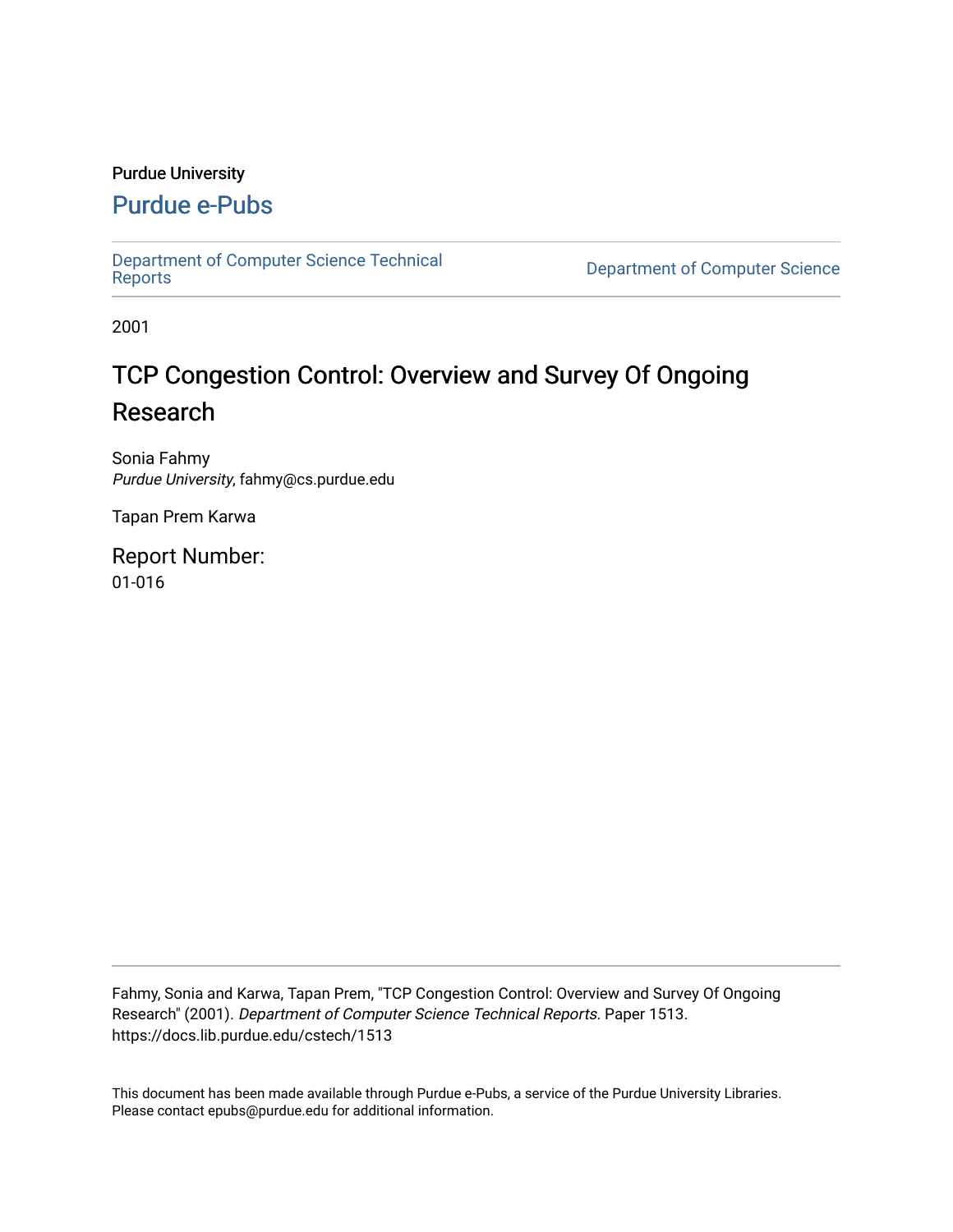#### TCP CONGESTION CONTROL: OVERVIEW AND SURVEY OF ONGOING RESEARCH

Sonia Fahmy Tapan Prem Karwa

Department of Computer Sciences Purdue University West Lafayette, IN 47907

> CSD TR #01-016 September 2001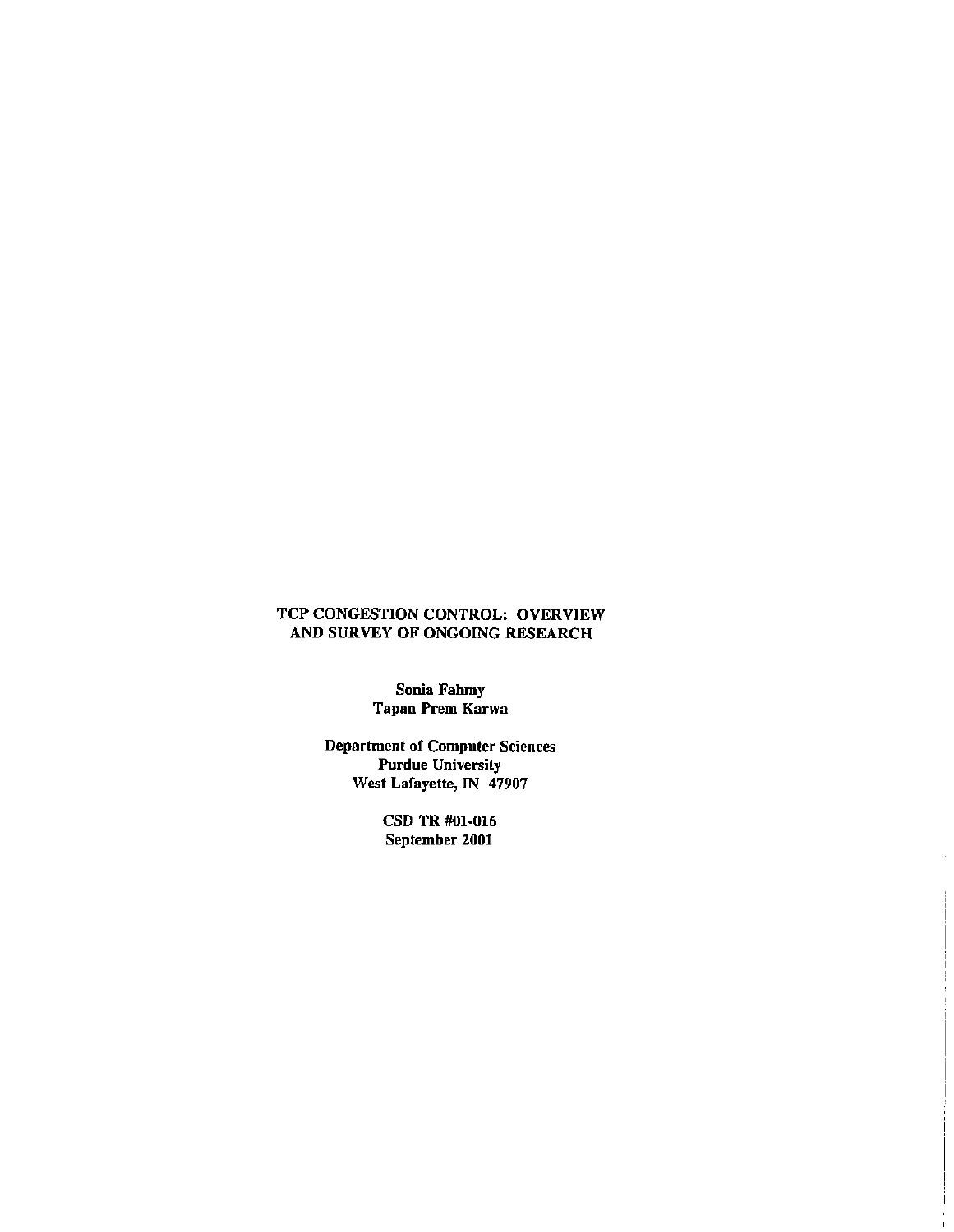### TCP Congestion Control: Overview and Survey of Ongoing Research

Sonia Fahmy and Tapan Prem Karwa Department of Computer Sciences 1398 Computer Science Building Purdue University West Lafayette, IN 47907-1398 E-mail: {fahmy,tpk}@cs.purdue.edu

#### Abstract

This paper studies the dynamics and performance of the various TCP variants including TCP Tahoe, Reno, NewReno, SACK, FACK, and Vegas. The paper also summarizes recent work at the lETF on TCP implementation, and TCP adaptations to different link characteristics, such as TCP over satellites and over wireless links.

# 1 Introduction

The Transmission Control Protocol (TCP) is a reliable connection-oriented stream protocol in the Internet Protocol suite. A TCP connection is like a virtual circuit between two computers, conceptually very much like a telephone connection. To maintain this virtual circuit, TCP at each end needs to store information on the current status of the connection, e.g., the last byte sent. TCP is called connection-oriented because it starts with a 3-way handshake, and because it maintains this state information for each connection. TCP is called a stream protocol because it works with units of bytes.

TCP guarantees that it will deliver data supplied by the application to the other end although the underlying layers (IP) offer only unreliable data delivery. That is, even if the data gets lost, corrupted or duplicated while in transit from one end to the other, or is delivered out of order by the communication system, TCP is responsible for delivering error-free in-order data to the application at the other end. Hence, it is reliable.

This reliability is achieved by assigning a sequence number to each byte of data that is transmitted. It is also required of the receiving TCP to send positive acknowledgments (ACKs) back to the data sender. This acknowledgment mentions the next byte of data expected by the receiver. Data is divided into segments (or packets) not exceeding a maximum segment size (MSS) with default value 536 bytes.

Before the data is delivered to the receiver application, the sequence numbers are used to order the data segments, some of which might have arrived out of order at the destination (IF routes may change). The sequence numbers also help in eliminating duplicate segments. Corruption of data is detected by a checksum which is part of each segment transmitted. The receiver handles corrupted data segments by discarding them. If the segment is corrupted or lost, the sender eventually times out and retransmits the corrupted/lost segment.

In this paper, we give an overview of the various TCP congestion control algorithms, compare their performance, and discuss the recent and ongoing work on these algorithms. We also discuss how these algorithms can be tuned for links with long delays (e.g., satellite networks), asymmetric, lossy and low-speed links (e.g., wireless networks).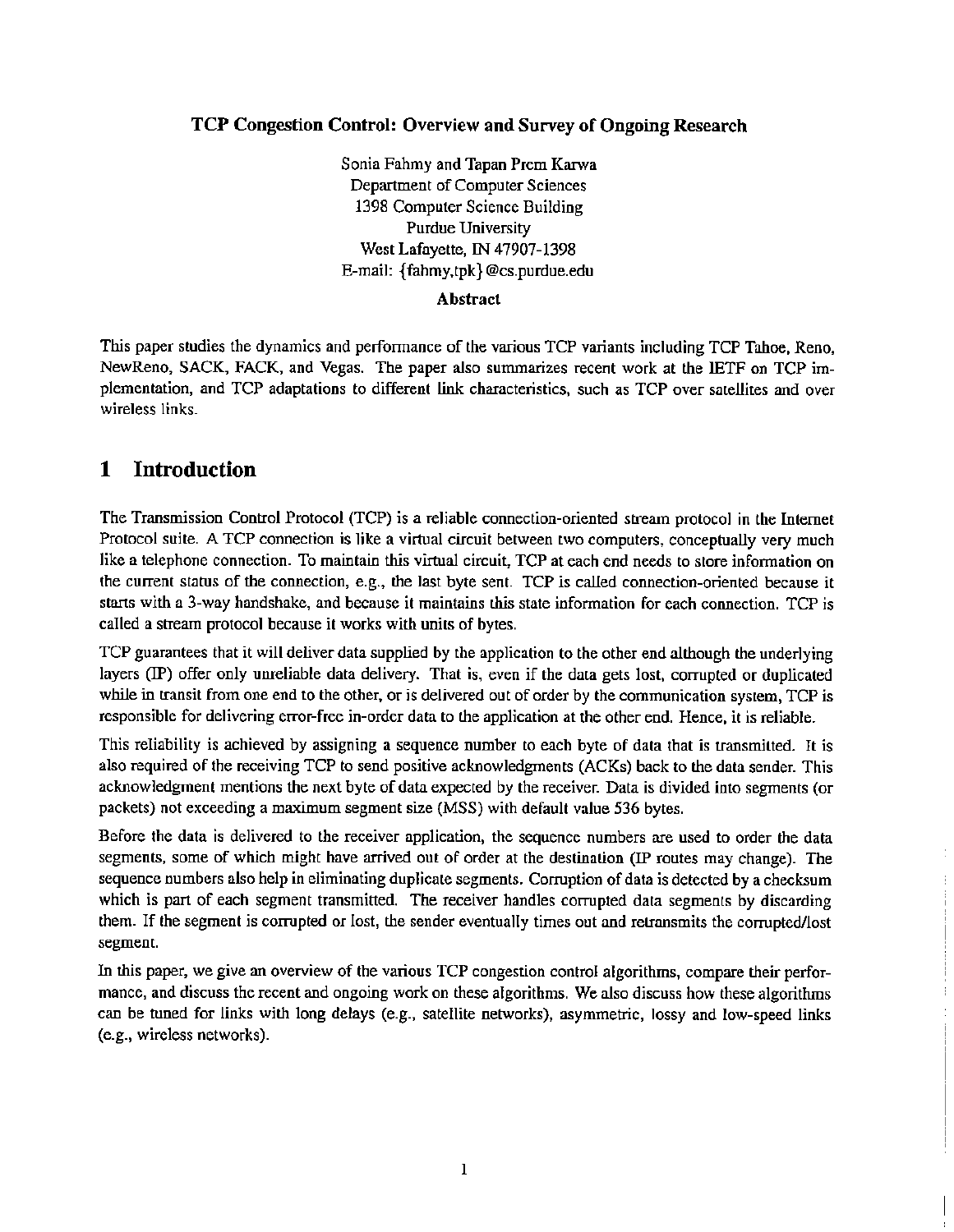# 2 TCP Congestion Mechanisms

Early TCP implementations followed a simple go-back-n model without any fancy congestion control techniques. In the go-back-n model, up to a window worth of data is transmitted continuously without waiting for an ACK. If the segments are received in order and error-free, the receiver ACKs them. If the sender times out waiting for an ACK, it resends all the segments, starting from the oldest segment which has not be acknowledged.

If data arrives at <sup>a</sup> router faster than its output link rate, the router buffers it resulting in increased queuing delay. If the router runs out of buffer space, it drops incoming segments. If the sender responds to increased queuing delay by timing out and retransmitting the data, it only increases the network traffic and adds to the congested state of the network. The data throughput becomes so low that the network does very little real work. This condition is called congestion collapse.

The receiving TCP uses ACKs to indicate to the sender the successful receipt of bytes up to a certain sequence number. Only when the sender receives ACKs does it continue sending more data. This is called a "self-clocking mechanism." The self-clocking mechanism is fundamental to the idea of "conservation of packets." A connection is said to be in equilibrium if a full window of data has been transmitted. A connection is conservative if a new segment is put onto the network only after an old one leaves it. Since the receipt of an ACK indicates that a segment has left the network, the ACK acts as a signal to the sender to send more data. As more ACKs arrive, more data is sent which results in more ACKs being sent and so on.

Congestion collapse was first experienced in the Imemet in 1986 [10]. An investigation resulled into the design of new congestion control algorithms, now an essential part of TCP.

### 2.1 Slow Start

In modem TCP implementations, every TCP connection starts off in the "slow start" phase [10]. The slow start algorithm uses a new variable called congestion window (cwnd). The sender can only send the mini· mum of cwnd and the receiver advertised window which we call rwnd (for receiver flow control). Slow start tries to reach equilibrium by opening up the window very quickly. The sender initially sets cwnd to 1 (RFC 2581 [3] suggests an initial window size value of 2 and RFC 2414 suggests  $min(4 \times MSS, max(2 \times MSS, 4380)$ bytes))), and sending one segment. For each ACK that it receives, the cwnd is increased by one segment. The sender always tries to keep a windows worth of data in transit. Increasing cwnd by one for every ACK results in exponential increase of cwnd over round trips. In this sense, the name slow start is a misnomer.

### 2.2 Congestion Avoidance

TCP uses another variable ssthresh, the slow start threshold, to ensure cwnd does not increase exponentially forever. Conceptually, ssthresh indicates the "right" window size depending on current network load. The slow start phase continues as long as cwnd is less than ssthresh. As soon as it crosses ssthresh, TCP goes into "congestion avoidance." In congestion avoidance, for each ACK received, cwnd is increased by 1/cwnd segments. This is *approximately* equivalent to increasing the cwnd by one segment in one round trip (an additive increase), if every segment (or every other segment) destination is acknowledged.

The TCP sender assumes congestion in the network when it times out waiting for an ACK. ssthresh is set to max(2, min(cwnd/2, rwnd)) segments, cwnd is set to one, and the system goes to slow start [3]. The halving of ssthresh is a multiplicative decrease. The Additive Increase Multiplicative Decrease (AIMD) system has been shown to be stable. Note that increasing the window only stops when a loss is detected.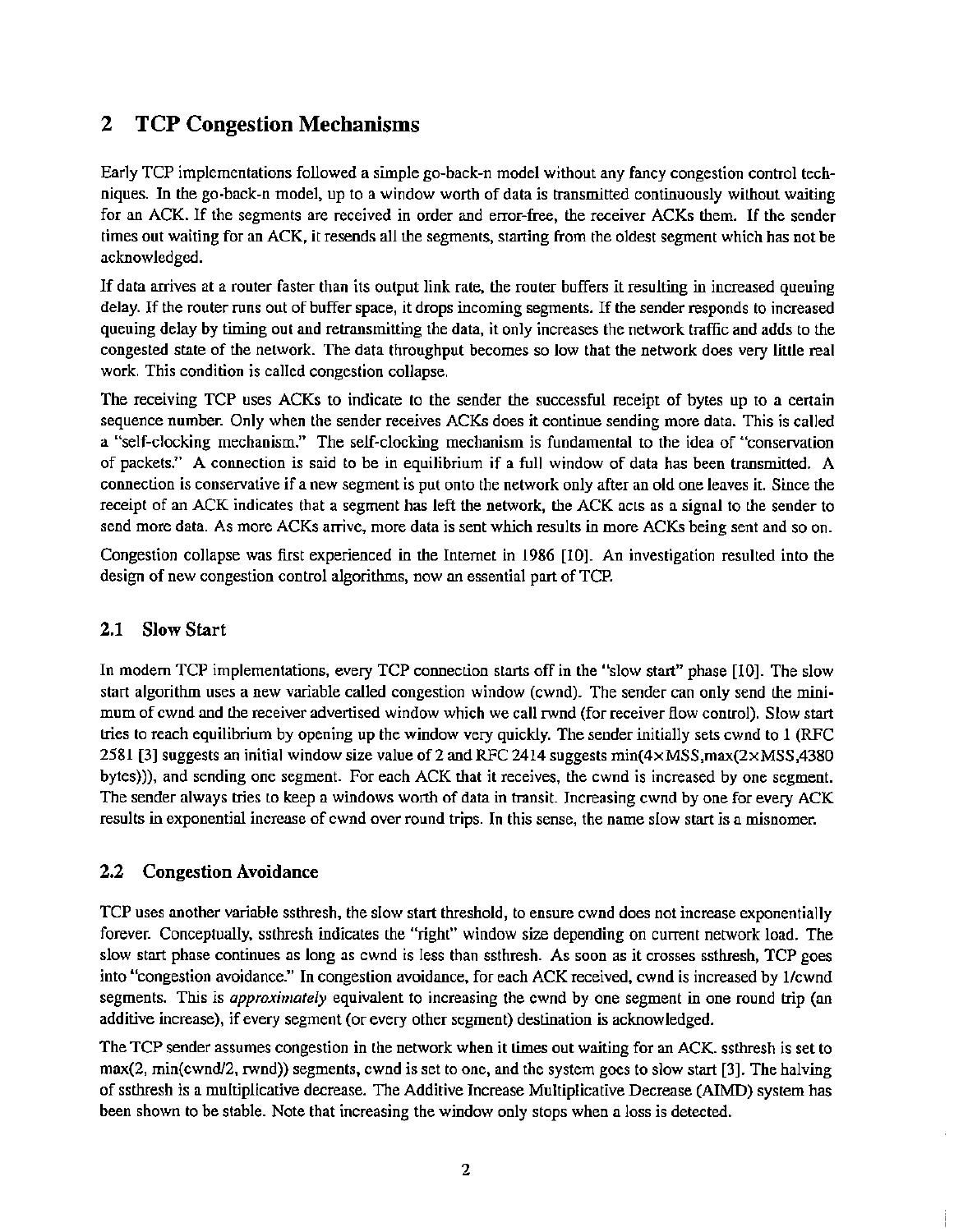#### 2.3 ACK Generation

The receiver may not acknowledge every individual segment. The delayed acknowledgment option is recommended in [3]. This algorithm entails that an ACK be generated for at least every other full-sized segment, and definitely within 500 ms of the arrival of the first unacknowledged packet. Out of order segments should be acknowledged immediately, and no more than one ACK should be generated for every incoming segment.

#### 2.4 Retransmission Timeout

TCP maintains an estimate of the round trip time (RTT), i.e., the time it takes for the segment to travel from the sender to the receiver plus the time it takes for the ACK (andlor any data) to travel from the receiver to the sender. The variable RTO (Retransmit Time Out) maintains the value of the time to wait for an ACK after sending a segment before timing out and retransmitting the segment. If RTO is too small, TCP will retransmit segments unnecessarily. If the estimate is too large. the actual throughput will be low because even if a segment gets lost, the sender will not retransmit until the timer goes off.

An estimate of the mean (smoothed) round trip time is maintained via a low-pass filter. Assume that *SR* is this smoothed RTT estimate and  $M$  is the most recently measured RTT, using a recently received ACK for a non-retransmitted segment. The mean deviation *v* (a close estimate of the standard deviation) can be computed as:

$$
v \leftarrow \beta \times |SR - M| + (1 - \beta) \times v
$$

 $\beta$  is set to 1/4 in this equation.

The smoothed RTT is then updated as:

$$
SR \leftarrow \alpha \times M + (1 - \alpha) \times SR
$$

An  $\alpha$  value of 1/8 is suggested.

Jacobson [10] suggests that the RTO be computed as:

$$
RTO \leftarrow SR + 4 \times v
$$

Note that the TCP retransmission timer has *coarse granularity*. A typical value for that timer granularity is 500 ms (100 ms is another common value). This means (in most implementations) that 4 times the deviation  *(the second term in the RTO equation) is rounded up to the nearest 500 ms increment. This has an adverse* effect on short RTT connections. For example, a 10 ms RTT connection still waits more than 500 ms for the timeout to trigger. This significantly impacts throughput. A number of research studies with variable RTf connections have been conducted with different timer granularity values to detennine the best value.

Kam's timer backoff algorilhm is also used. This algorithm doubles the RTO value (backs it off) whenever the retransmission timer expires for a retransmitted packet.

#### 2.5 Duplicate Acknowledgments and Fast Retransmit

As previously mentioned. if a TCP receiver receives an out of order segment. it immediately sends back a duplicate ACK (dupack) to the sender. The duplicate ACK indicates the byte number expected (thus it is easy to infer the last in~order byte successfully received). For example, if segments 0 through 5 have been transmitted and segment 2 is lost, the receiver will send a dupack each time it receives an out of order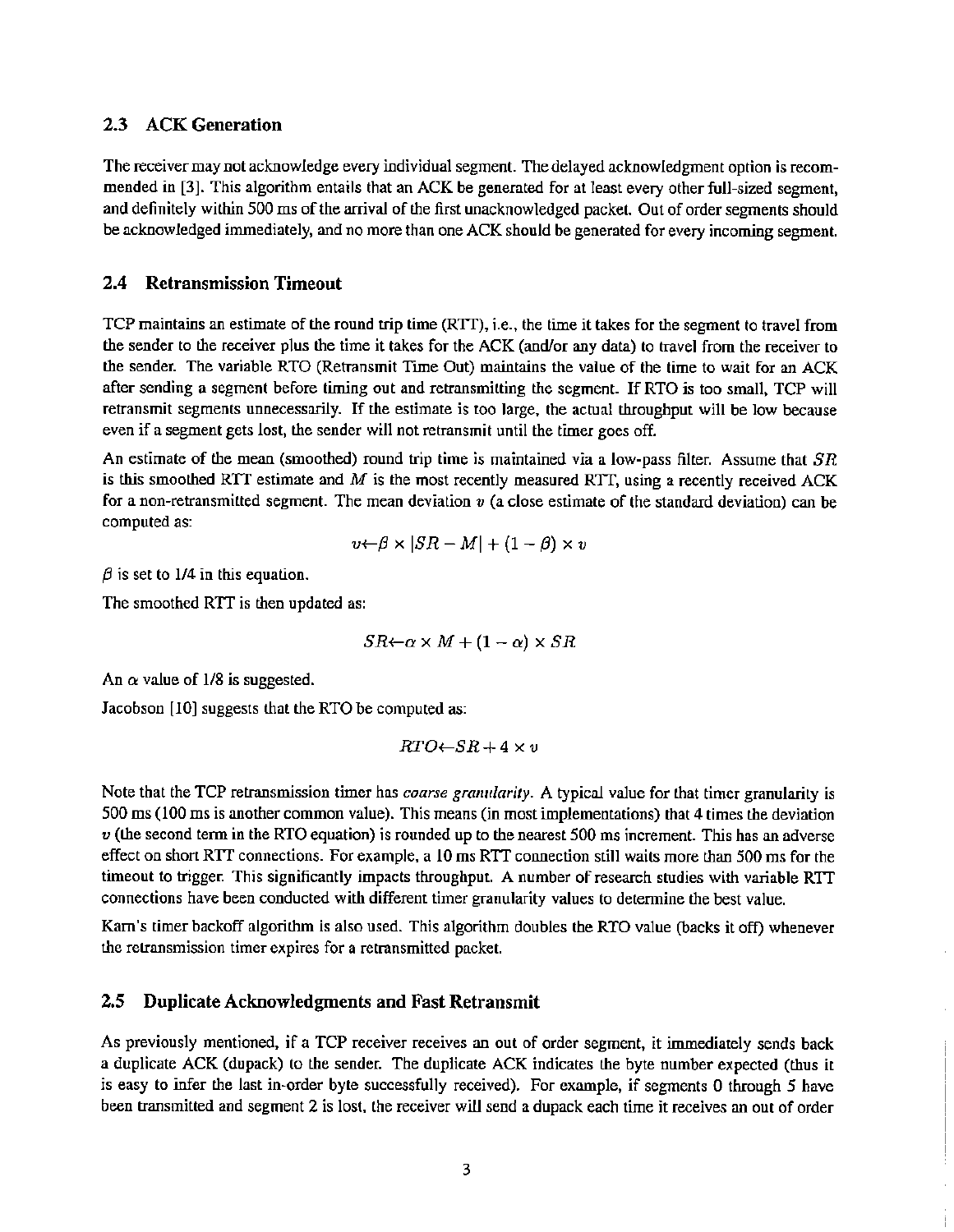segment, i.e., when it receives segments 3, 4, and 5. Each of these dupacks indicates that the receiver is expecting segment 2 (or expecting byte 1024 assuming segments 0 and 1 are 512 bytes each).

The fast retransmit algorithm uses these dupacks to make retransmission decisions. If the sender receives n dupacks ( $n = 3$  was chosen to prevent spurious retransmissions due to out-of-order delivery), it assumes loss and retransmits the lost segment without waiting for the retransmit timer to go off. TCP then reduces ssthresh as previously described (to half cwnd), and resets cwnd to one segment.

TCP Tahoe was one of the first TCP implementations to include congestion control. It included slow start, congestion avoidance and fast retransmit.

#### 2.6 Fast Recovery and TCP Reno

TCP Reno retained all the enhancements in TCP Tahoe, but incorporated a new algorithm, the fast recovery algorithm. Fast recovery is based on the fact that a dupack indicates that a segment has left the network. Hence, when the sender receives 3 dupacks, it retransmits the lost segment, updates ssthresh, and reduces cwnd as in fast retransmit (by half). Fast recovery, however, keeps track of the number of dupacks received and tries to estimate the amount of outstanding data in the network. It inflates cwnd (by one segment) for each dupack received, thus maintaining the flow of traffic. Thus, fast recovery keeps the self-clocking mechanism alive. The sender comes out of fast recovery when it receives an acknowledgment for the segment whose loss resulted in the duplicate ACKs. TCP then deflates the window by returning it to ssthresh, and enters the congestion avoidance phase.

If multiple segments are lost in the same window *of* dafa, on most occasions, Reno TCP waits for a retransmission timeout, retransmits the segment and goes into slow start mode. This happens when, for each segment loss, Reno enters fast recovery, reduces its cwnd and aborts fast recovery on the receipt of a partial ACK. (A partial ACK is one which acknowledges some but not all of the outstanding segments.) After multiple such reductions, cwnd becomes so small that there will not be enough dupacks for fast recovery to occur and a timeout will be the only option left.



Figure 1: Reno congestion window with multiple consecutive drops

This scenario is illustrated in figures 1 and 2. Figure 1 shows the congestion window changes over time, and figure 2 shows the data sequence number (in red) and ack number (in yellow) over time for a TCP Reno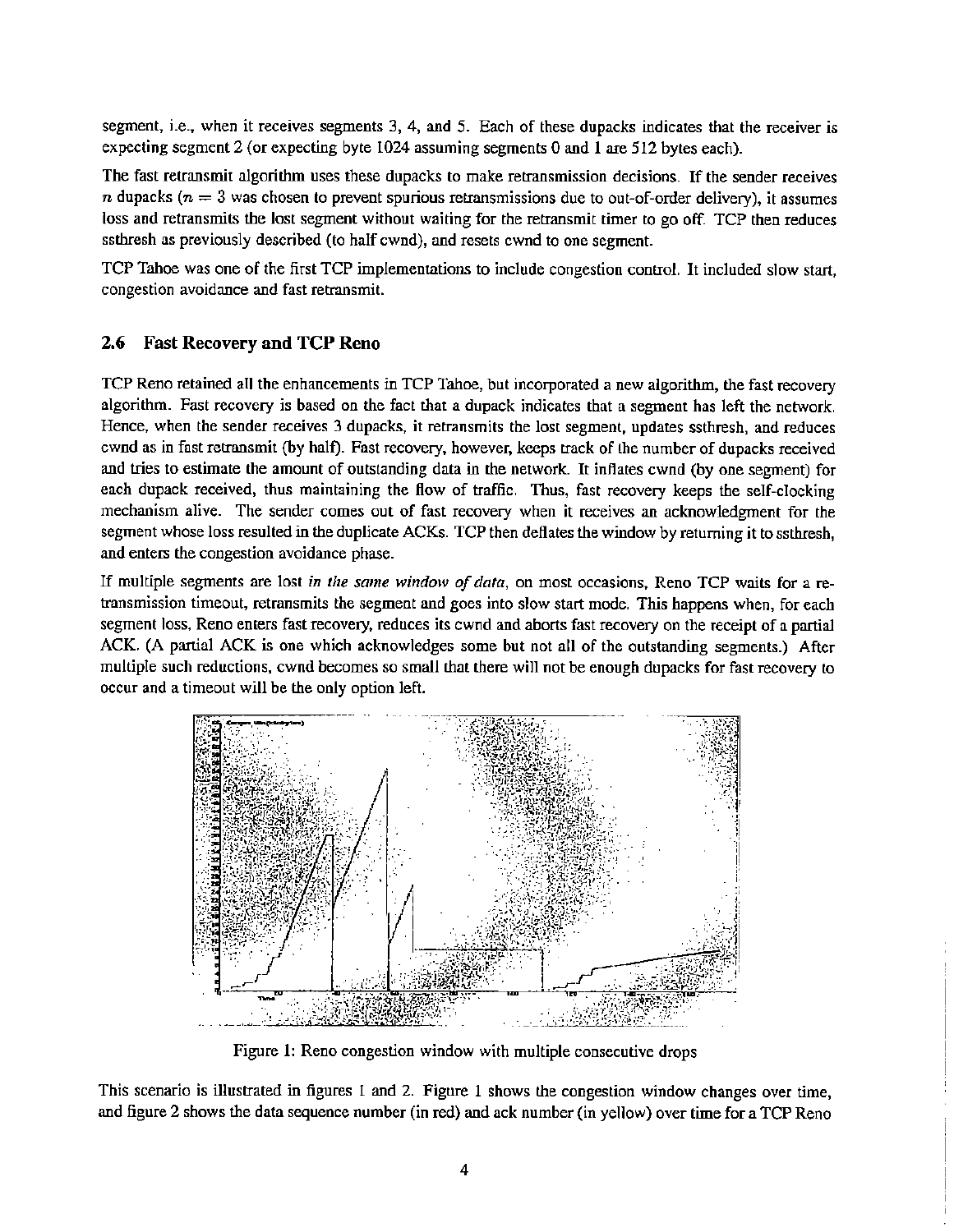

Figure 2: Reno dala and ACK sequence numbers with multiple consecutive drops

connection experiencing multiple consecutive losses.

As seen in figure 1, the congestion window grows exponentially (slow start) until some errors occur starting when the congestion window is about 37 kBytes. The sender receives duplicate acknowledgments, and fast retransmit and recovery trigger. ssthresh is set to 18944 bytes. The sender retransmits the lost packet and then sets the congestion window to ssthresh  $+3$  segments. On receiving subsequent duplicate acks, the congestion window is increased by 512 (the segment size) for every dupack (exponential rise). When the first non-duplicate ACK is received, the congestion window is set to ssthresh. Another set of duplicate acks is received for a subsequent erroneous packet, and fast retransmit and recovery trigger again. ssthresh becomes 9728 bytes. At a certain point, the receiver does not receive any more packets to send dupacks for, and the segment it is expecting is in error, so the sender times out (not enough dupacks for this segment to trigger fast retransmit and recovery). ssthresh is set to half the window size, which is a small number. The sender enters the slow start phase again, starting from a window of one segment. When the window reaches ssthresh, the sender enters the congestion avoidance phase.

Figure 2 show that the sequence numbers increase till the losses occur. When fast retransmit and recovery trigger (after the receipt of 3 dupacks), the first lost segment is retransmitted (red dot in yellow line). More dupacks are received (horizontal yellow line). Later when the window becomes large enough, the sender starts transmitting new segments (the out of order segments were cached). Fast retransmit and recovery trigger again, as seen by the dupacks. Another retransmission occurs, but the sender times out as seen by the long time when there is no transmission. Then it sends only one packet, going into slow start.

### 2.7 TCP NewReno

A timeout affects the throughput of a connection in two ways. First, the connection has to wait for a timeout to occur and cannot send data during that period of time. Second, after the retransmission timeout occurs, cwnd goes back to one segment. These events adversely affect the performance of the connection

In Reno, partial ACKs bring the sender out of fast recovery resulting in a timeout in case of multiple segment losses. In NewReno TCP, when a sender receives a partial ACK, it does not come out of fast recovery [9, 6, 7]. Instead, it assumes that the segment immediately after the most recently acknowledged segment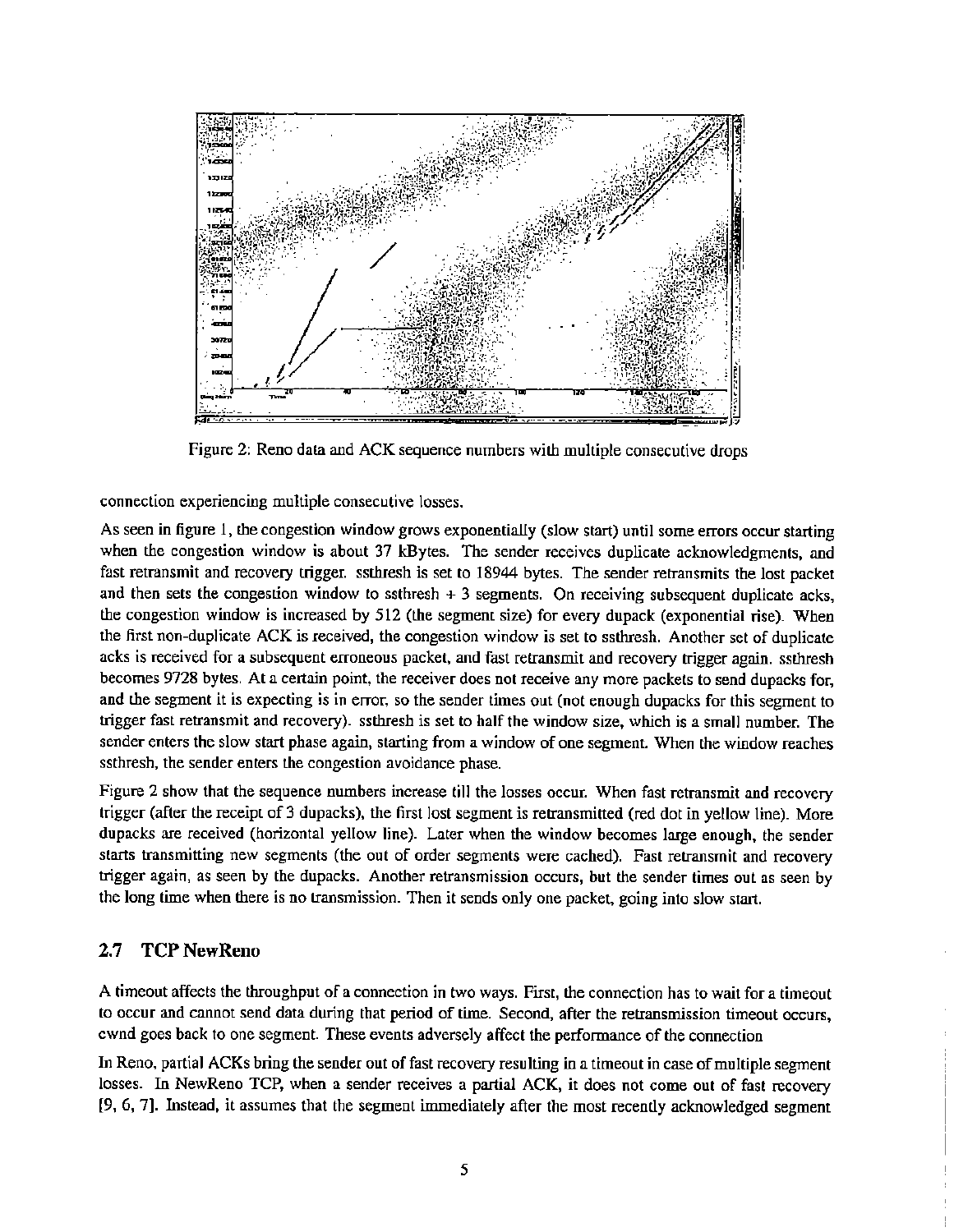has been lost, and hence the lost segment is retransmitted. Thus, in a multiple segment loss scenario, NewReno TCP does not wait for a retransmission timeout and continues to retransmit lost segments every time it receives a partial ACK. Thus fast recovery in NewReno begins when three duplicate ACKs are received and ends when either a retransmission timeout occurs or an ACK arrives that acknowledges all of the data up to and including the data that was outstanding when the fast recovery procedure began. Partial ACKs deflate the congestion window by the amount of new data acknowledged, and then add one segment and re-enter fast recovery.

Hoe [9] also suggests two additional algorithms. The first estimates the initial ssthresh by using the delay bandwidth product of the TCP connection (which estimates the number of segments that can be in flight). The second sends a new packet for every 2 duplicate ACKs received during fast recovery. These algorithms are still under investigation and are not part of NewReno as described in RFC 2582 [7].

#### 2.8 TCP with Selective Acknowledgments (SACK)

Another way to deal with multiple segment losses is to tell the sender which segments have arrived at the receiver. Selective Acknowledgments (SACK) TCP does exactly this. The receiver uses each TCP SACK block to indicate to the sender one contiguous block of data that has been received out of order at the receiver. When a SACK blocks are received by the sender, they are used to maintain an image of the receiver queue, i.e., which segments are missing and which have made it to the receiver. Using this information, the sender retransmits only those segments which are missing, without waiting for a retransmission timeout. Only when no segment needs to be retransmitted, new data segments are sent out [6, 12].

The SACK TCP implementation can still use the same congestion control algorithms as Reno (or NewReno). It resorts to the retransmission timeout mechanism to deliver a missing segment to the receiver if ACKs are still not received in time. The main difference between SACK and Reno is the behavior in the event of multiple segment losses. In SACK, just like Reno, when the sender receives 3 dupacks, it goes inlo fast recovery. The sender retransmits the segment and halves cwnd. SACK maintains a variable called pipe to indicate the number of outstanding segments which are in transit. In SACK, during fast recovery, the sender sends data, new or retransmitted, only when the value of pipe is less than cwnd, i.e., the number of segments in transit are less than the congestion window value. The value of pipe is incremented by one when the sender sends a segment (new or retransmitted) and is decremented by one when the sender receives a duplicate ACK with SACK showing new data has been received. The sender decrements pipe by 2 for partial ACKs [6]. As with NewReno, fast recovery is terminated when an ACK arrives that acknowledges *all* of the data up to and including the data that was outstanding when the fast recovery procedure began.

#### 2.9 Forward Acknowledgments (FACK)

Forward Acknowledgments (PACK) also aims at better recovery from multiple losses. The name "forward ACKs" comes from the fact that the algorithm keeps track of the correctly received data with the highest sequence number. In FACK, TCP maintains 2 additional variables: (1) fack, that represents the forwardmost segment that has been acknowledged by the receiver through the SACK option, and (2) retran\_dam, that reflects the amount of outstanding retransmitted data in the network. Using these 2 variables, the amount of outstanding data during recovery can be estimated as forward-most data sent - forward-most data ACKed (fack value) + outstanding retransmitted data (retran\_data value). TCP FACK regulates this value (the amount of outstanding data in the network) to be within one segment of cwnd. cwnd remains constant during the fast recovery period. The fack variable is also used to trigger fast retransmit more promptly [11].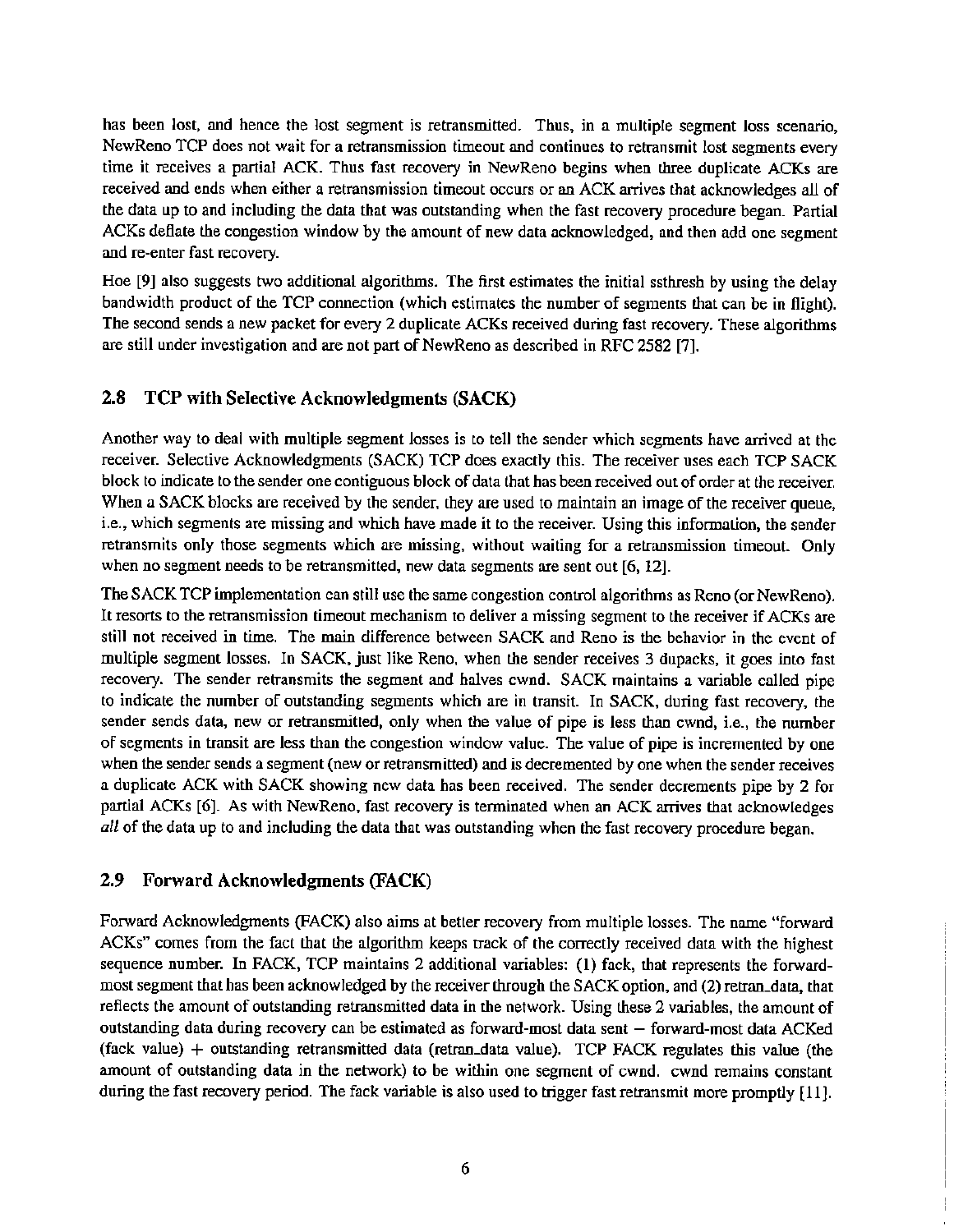#### 2.10 TCP Vegas

TCP Vegas [5] was presented in 1994 before NewReno. SACK and FACK were developed. Vegas is fundamentally different from other TCP variants in that it does not wait for loss to trigger congestion window reductions. In Vegas, the expected throughput of a connection is estimated to be the number of segments in the pipe. i.e., the number of bytes traveling from the sender to the receiver. To increase throughput, the congestion window must be increased. If congestion exists in the network, the actual throughput will be less than the expected throughput. Vegas uses this idea to decide if it should increase or decrease the window [5].

Vegas keeps track ofthe time each segment is sent. When an ACK arrives, it estimates RIT as the difference between the current time and the recorded timestamp for the relevant segment. For each connection. Vegas defines BaseRTT to be the minimum RTT seen so far. It calculates the expected throughput as:

#### *Expected* = *WindowSize/BaseRTT*

where WindowSize is the size of the current congestion window. It then calculates the actual throughput (every RTT) by measuring the RTT for a particular segment in the window and the bytes transmitted in between.

The difference between expected and actual throughputs is maintained in the variable Diff. If Diff  $\langle \alpha$ . a linear increase of cwnd takes place in the next RTT; else if  $\text{Diff} > \beta$ , cwnd is linearly decreased in the next RTT. The factors  $\alpha$  and  $\beta$  (usually set to 2 and 4) represent too little and too much data in the network, respectively. This is the Vegas congestion avoidance scheme.

Vegas uses a modified slow start algorithm. The original slow start and congestion avoidance need losses to realize the onset of congestion in the network. The modified slow start tries to find the correct window size without incurring a loss. This is done by exponentially increasing its window every *other* RTT and using the other RTT to calculate Diff, when there is no change in the congestion window. Vegas shifts from slow start to congestion avoidance when the actual throughput is lower (by some value  $\gamma$ ) than the expected throughput. This addition of congestion detection to slow start gives a better estimate of the bandwidth available to the connection.

Vegas also has a new retransmission policy. A segment is retransmitted after one duplicate ACK (without waiting for 3 dupacks) if the RTT estimate is greater than the timeout value. This helps in those cases where the sender will never receive 3 dupacks because lots of segments within this window are lost or the window size is too small. The same strategy is applied for a non-duplicate ACK after a retransmission.

### 2.11 Summary

Table 1 summarizes the different TCP variants. The lable shows how slow start, congestion avoidance and fast recovery differ, as well as the ACK format required.

# 3 Effect of Link Characteristics

In wireless networks. lhe implicit assumption TCP makes that losses indicate network congestion is no longer valid. Losses in wireless networks can result from bit errors and handoffs. There are two different approaches to improve TCP performance in these cases [4]: (1) hide non-congestion-related losses from the TCP sender, using reliable link layer protocols, split connections (separate wireline and wireless TCP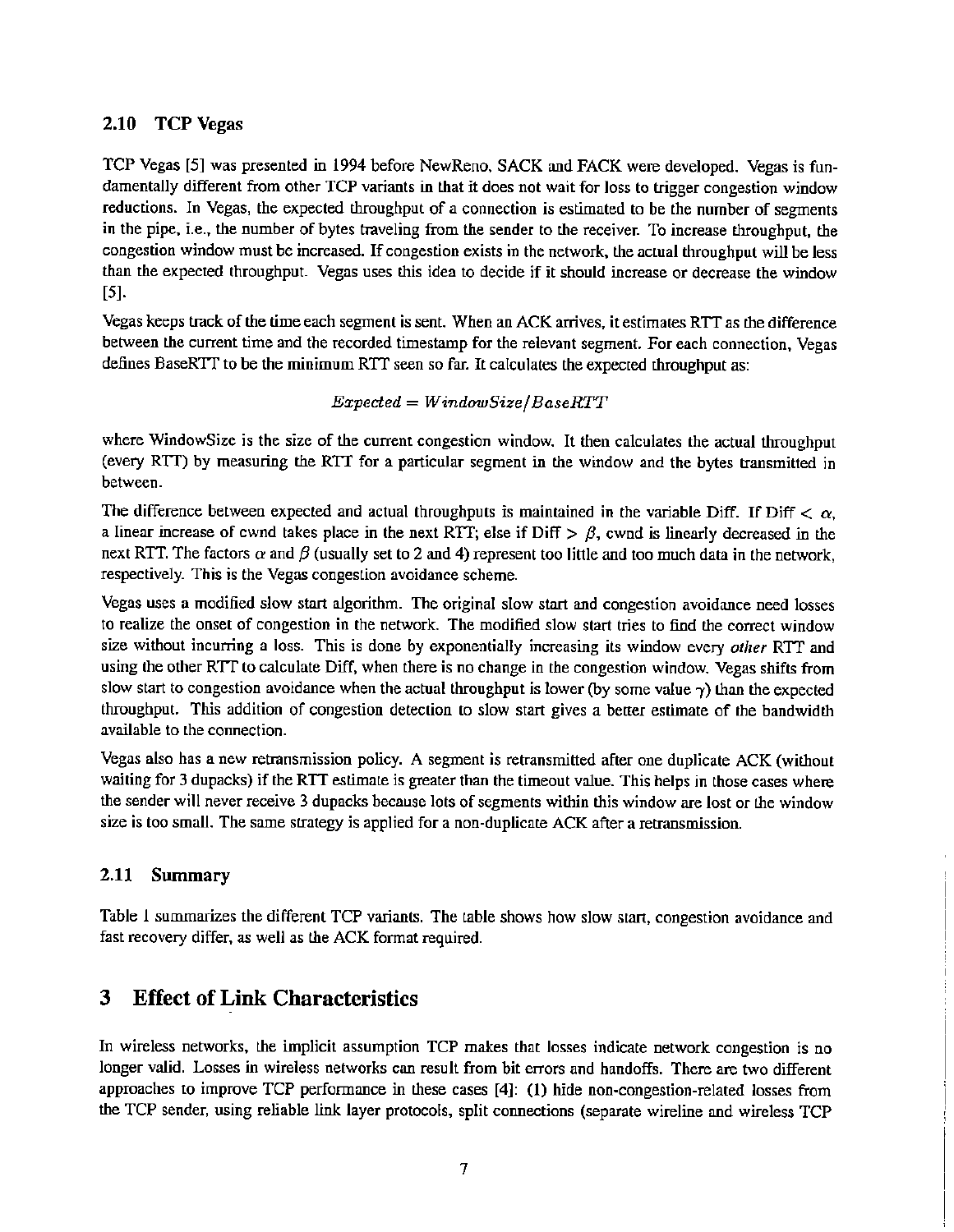|  |  |  | Table 1: TCP Variants |
|--|--|--|-----------------------|
|--|--|--|-----------------------|

|                                                                        | Tahoe                   | Reno                                           | NewReno                                         | <b>SACK</b>                                                                                                                                                                                                                                                                  | <b>FACK</b>                                                                                                                                                                      | Vegas                                                                                |
|------------------------------------------------------------------------|-------------------------|------------------------------------------------|-------------------------------------------------|------------------------------------------------------------------------------------------------------------------------------------------------------------------------------------------------------------------------------------------------------------------------------|----------------------------------------------------------------------------------------------------------------------------------------------------------------------------------|--------------------------------------------------------------------------------------|
| In slow start, cwnd<br>updated with every<br>ACK as                    | $cwnd+1$                | $cwnd+1$                                       | $cwnd+1$                                        | cwnd+1                                                                                                                                                                                                                                                                       | $cwnd+1$                                                                                                                                                                         | increase<br>every<br>other RTT                                                       |
| In<br>congestion<br>avoidance,<br>cwnd<br>updated with every<br>ACK as | cwnd<br>$\pm$<br>1/cwnd | cwnd<br>$+$<br>$1$ /cwnd                       | cwnd<br>$+$<br>1/cwnd                           | cwnd<br>$+$<br>l/cwnd                                                                                                                                                                                                                                                        | cwnd<br>$+$<br>1/cwnd                                                                                                                                                            | linear increase if<br>expected-actual<<br>linear de-<br>α.<br>crease if $> \beta$    |
| Change from slow<br>start to congestion<br>avoidance when              | cwnd<br>$=$<br>ssthresh | cwnd<br>$=$<br>ssthresh                        | same, but<br>ssthresh<br>be<br>may<br>estimated | cwnd<br>$=$<br>ssthresh                                                                                                                                                                                                                                                      | cwnd<br>$=$<br>ssthresh                                                                                                                                                          | expected-actual<<br>$\gamma$                                                         |
| Fast recovery                                                          | none                    | terminate<br>with partial<br>full<br>or<br>ACK | continue<br>with partial<br><b>ACK</b>          | continue<br>with partial<br>SACKs<br>and send if<br>pipe <cwnd< td=""><td>send<br/>long<br/>as<br/>out-<br/>as<br/>standing<br/>data<cwnd< td=""><td>retransmit with<br/>ACK (duplicate<br/>retrans-<br/>OГ<br/>mission)<br/>if<br/>RTT&gt;timeout</td></cwnd<></td></cwnd<> | send<br>long<br>as<br>out-<br>as<br>standing<br>data <cwnd< td=""><td>retransmit with<br/>ACK (duplicate<br/>retrans-<br/>OГ<br/>mission)<br/>if<br/>RTT&gt;timeout</td></cwnd<> | retransmit with<br>ACK (duplicate<br>retrans-<br>OГ<br>mission)<br>if<br>RTT>timeout |
| <b>ACK</b><br>format<br>re-<br>quired                                  | <b>ACK</b>              | <b>ACK</b>                                     | <b>ACK</b>                                      | SACK                                                                                                                                                                                                                                                                         | <b>SACK</b>                                                                                                                                                                      | <b>ACK</b>                                                                           |

connections), and TCP-aware link layer mechanisms including local retransmissions and forward error correction; or (2) adapt the TCP sender to realize that some losses are not due to congestion, using selective acknowledgment and explicit loss notification. TCP-aware reliable link layer mechanisms, selective acknowledgments and explicit loss notification seem to perform best [4].

Recently, the performance implications of link characteristics (PILC) working group at the IETF has recommended certain changes to help TCP adapt to (1) asymmetry, (2) high error rate, and (3) low speed links.

*Asymmetry* in network bandwidth can result in variability in the ACK feedback returning to the sender. Several techniques can mitigate this effect, including using header compression, reducing ACK frequency by taking advantage of cumulative ACKs, using TCP congestion control for ACKs, giving scheduling priority to ACKs over reverse channel data in routers, applying backpressure with scheduling. The TCP sender must also handle infrequent ACKs. This can be done by bounding the number of back-to-back segment transmissions. Taking into account cumulative ACKs and not number of ACKs at the sender can also improve performance. This scheme is called byte (versus ACK) counting because the sender increases its congestion window based on the number of bytes covered by each ACK. Also reconstructing the ACK slream at the sender; router ACK filtering (removing redundant ACKs from the router queue); or ACK compaction/expansion (conveying information about discarded ACKs from the compacter to the expander) can be used.

For *high error rate* links, experiments show that approaches such as explicit congestion notification (BCN) [13], fast retransmit and recovery and SACK are especially beneficial. Explicit error notification, delayed duplicate acknowledgments, persistent TCP connections, and byte counting are a few of the open research issues in this area. TCP-aware perfonnance enhancing proxies can also be used.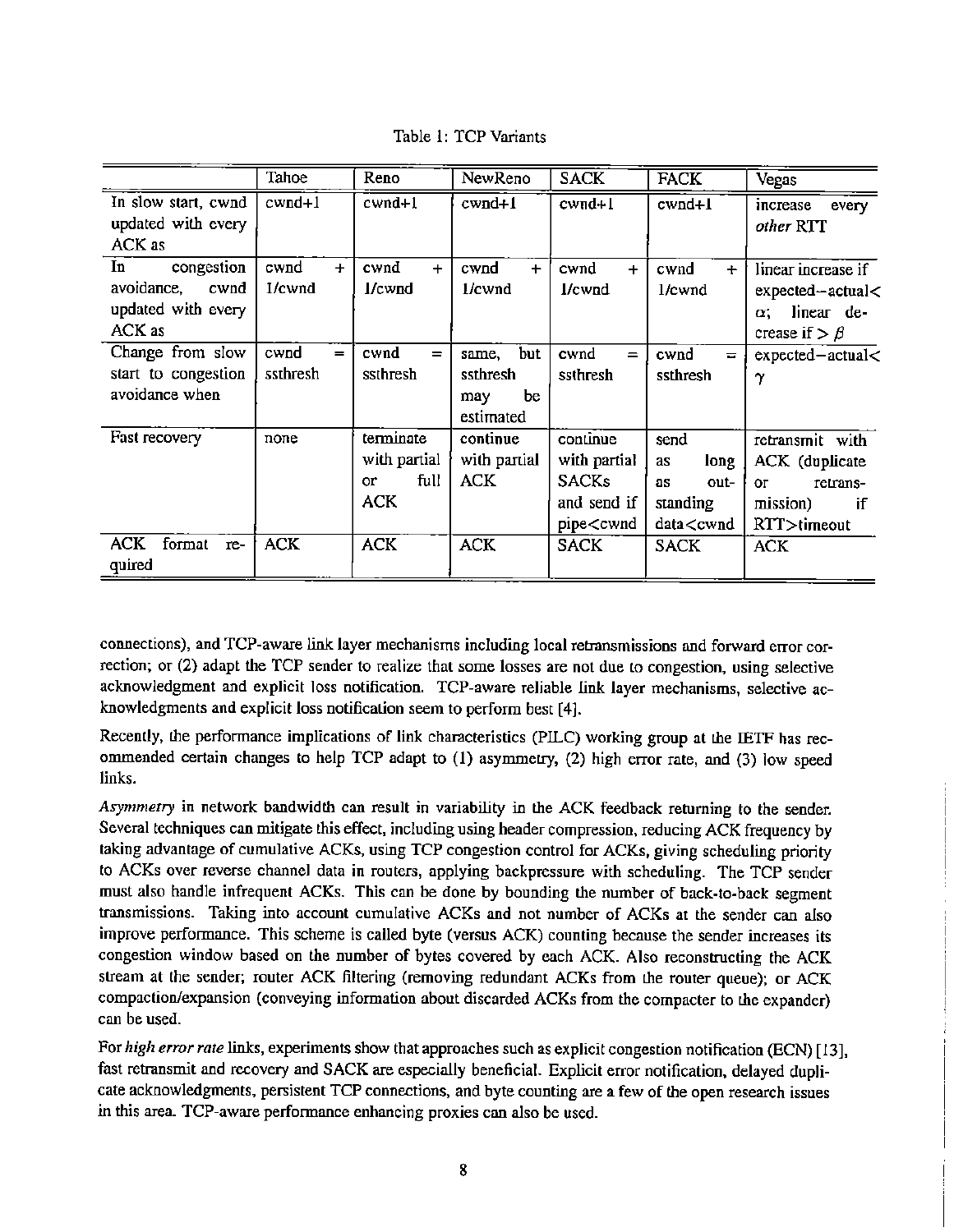For *low speed* links, in addition to compressing the TCP header and payload, several changes to the congestion avoidance algorithm are recommended. First, hosts that are directly connected to low-speed links should advertise small receiver window sizes to prevent unproductive probing for non-existent bandwidth. Second, maximum transmission units (MTUs) should be carefully selected to not monopolize network interfaces for human-perceptible amounts of time (e.g., 100-200 ms) and to allow delayed acknowledgments. Third, the receiver advertised window size, rwnd, should be carefully selected. Dynamic allocation of TCP buffers (or buffer auto-tuning) based on the current effective window can be used. Finally, binary encoding of web pages, such as the work currently underway at the Wireless Application Protocol (WAP) forum can be used to make web transmissions more compact. Many of the suggested solutions mentioned in this section are still in the research phase.

#### 3.1 TCP over Satellites

In addition to bandwidth asymmetry, restricted available bandwidth, intermittent connectivity, and high error rate due to noise, Geostationary Earth Orbit (GEO) satellite links are characterized by very high latency. This is because such satellites are usually placed at an altitude of around 36,000 km, resulting in a one-way link delay of around 279 ms, or a round trip delay of approximately 558 ms. This results in a long feedback loop and a large delay bandwidth product. For Low Earth Orbit (LEO) and Medium Earth Orbit (MEO) satellites, the delays are shorter, but inter-satellite links are more common and round trip delays are variable.

Allman et al recommend in RFC 2488 [2] several techniques to mitigate the effect of these problems. These techniques include using path MTU discovery, forward error correction (FEC), TCP slow start, congestion avoidance, fast retransmit, fast recovery, and selective acknowledgments (SACK). The TCP window scaling option must also be used to increase the receiver window (rwnd) which places an upper bound on the TCP window size. The algorithms companion to window scaling, including protection against wrapped sequence space (PAWS) and round trip time measurements (RTIM) are also recommended.

A number of additional mitigations are still being researched, and are summarized in RFC 2760 [1]. These include using larger initial window sizes, transaction TCP (eliminates the TCP 3-way handshake with every connection), using multiple TCP connections for a transmission, pacing TCP segment transmissions, persistent TCP connections, byte counting (versus ACK counting) at the sender, ACK fillering, ACK congestion control, explicit error notification, using delayed ACKs only after slow start, setting the initial ssthresh to the delay bandwidth product as in [9], header compression, SACK, FACK, RED, ECN and TCP-friendliness. The next sections discuss RED, ECN and TCP-friendliness in more detail.

Table 2 summarizes the current research issues with link characteristics. A blank entry means the technique was not mentioned in the relevant RFC/draft. Note that slow start, congestion avoidance, fast retransmit and fast recovery are required and SACK is recommended for all cases.

# 4 Active Queue Management and Explicit Congestion Notification

Since 1993 when Floyd and Jacobson published their Random Early Detection (RED) scheme [8], a lot of attention and research has been focused on refining such router·based drop mechanisms. RED maintains a long term average of the queue length (buffer occupancy) of a router using a low-pass filter. If this average queue length is below a certain minimum threshold, all packets are admitted into the queue. If the average queue length exceeds a certain maximum threshold, all packets are dropped/marked. This early drop helps TCP detect congestion early and allows the router to absorb transient bursts. When the queue length lies in between the minimum and maximum threshold, the packets are dropped/marked with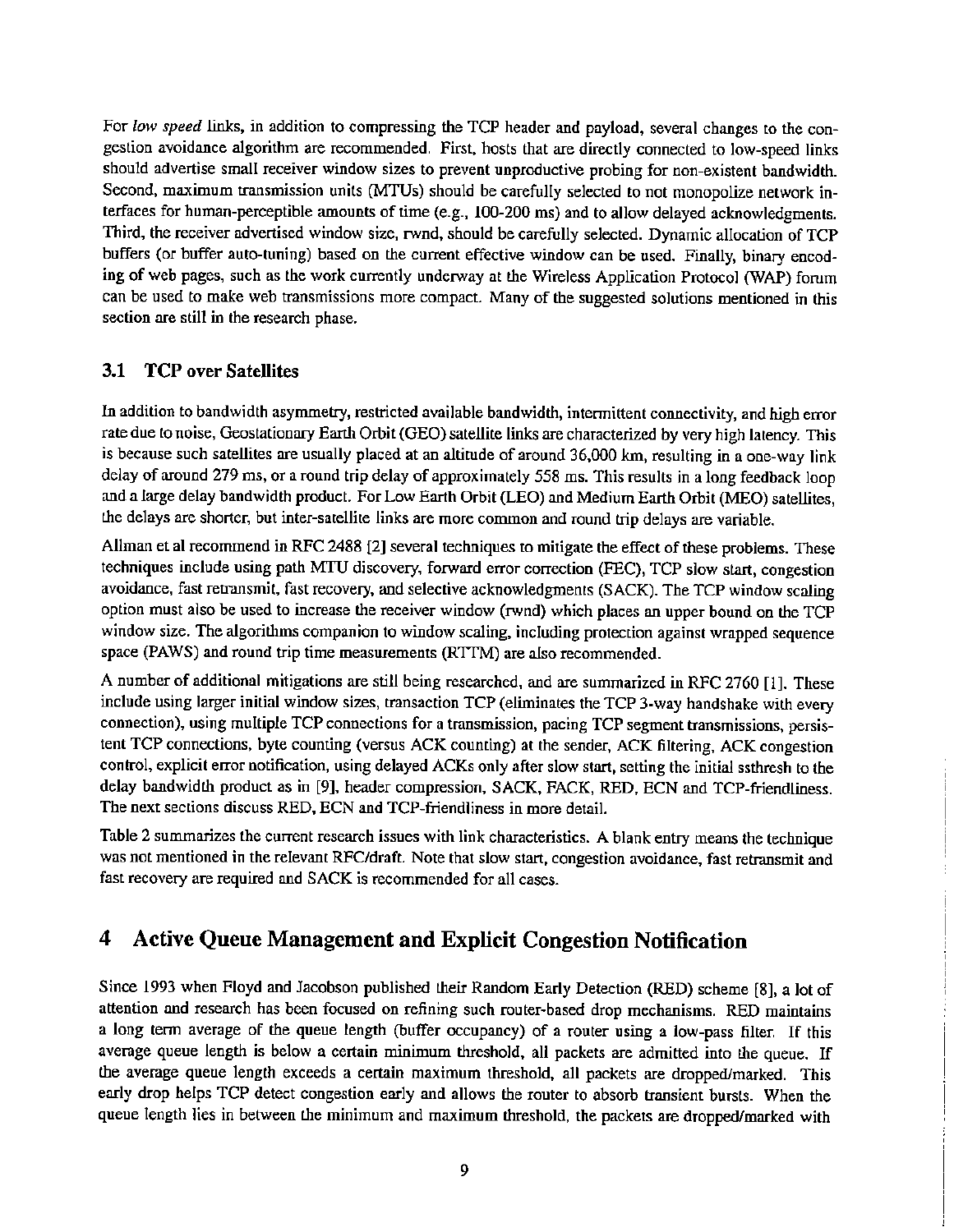#### Table 2: Mitigations for Special Link Characteristics

| Technique                         | <b>Satellites</b>      | Asymmetry   | High Error Rate | Low Speed         |
|-----------------------------------|------------------------|-------------|-----------------|-------------------|
| Path MTU discovery                | recommended            |             |                 | recommended small |
| Forward error correction          | recommended            |             |                 |                   |
| Transaction TCP                   | recommended            |             |                 |                   |
| Larger initial window             | recommended            |             |                 |                   |
| Delayed ACK after Slow            | recommended            |             |                 |                   |
| <b>Start</b>                      |                        |             |                 |                   |
| Estimating ssthresh               | recommended            |             |                 |                   |
| Advertised receiver win-          | large (window scaling) |             |                 | small/auto-tuned  |
| dow                               |                        |             |                 |                   |
| Byte counting                     | recommended            | recommended | recommended     |                   |
| <b>Explicit loss notification</b> | recommended            |             | recommended     |                   |
| Explicit congestion noti-         | recommended            |             | recommended     |                   |
| fication                          |                        |             |                 |                   |
| Multiple connections              | recommended            |             |                 |                   |
| Pacing segments                   | recommended            |             |                 |                   |
| Header<br>payload<br>and          | recommended            | recommended |                 | recommended       |
| compression                       |                        |             |                 |                   |
| Persistent connections            | recommended            |             | recommended     |                   |
| <b>ACK</b> congestion control     | recommended            | recommended |                 |                   |
| <b>ACK</b> filtering              | recommended            | recommended |                 |                   |
| ACK compaction                    |                        | recommended |                 |                   |
| <b>ACK</b> scheduling priority    |                        | recommended |                 |                   |
| and backpressure                  |                        |             |                 |                   |

a linearly increasing probability up to a maximum drop probability value, *Pmax.* This helps avoid TCP synchronization, where TCP drops occur at the same time and TCPs go to slow start at the same time resulting in network underutilization. The long term average avoids bias against bursty traffic. Finally, the dropping/marking is in proportion to the input rate of the TCP connection, which punishes misbehaving sources (sources not implementing congestion avoidance algorithms.

The Explicit Congestion Notification (BCN) option [13], allows active queue management mechanisms such as RED to probabilistically mark (rather than drop) packets when the average queue length falls within the two thresholds, if both the sender and receiver are ECN-capable (detennined at connection setup time). In this case, lhe receiver echoes back to the sender the fact that some of its packets were marked, so the sender knows that the network is approaching a congested state. The sender can thus reduce its congestion window as if the packet was dropped, but need not reduce it drastically, e.g., set it to one or two segments. The sender should only react once per RTT to congestion indications. The sender also infonns the receiver of any congestion window reduction so it can stop echoing ECN. The main advantage of this algorithm is that TCP does not have to wait for a timeout and some packet drops can be avoided. Thus loss is not necessary for stopping the window increase.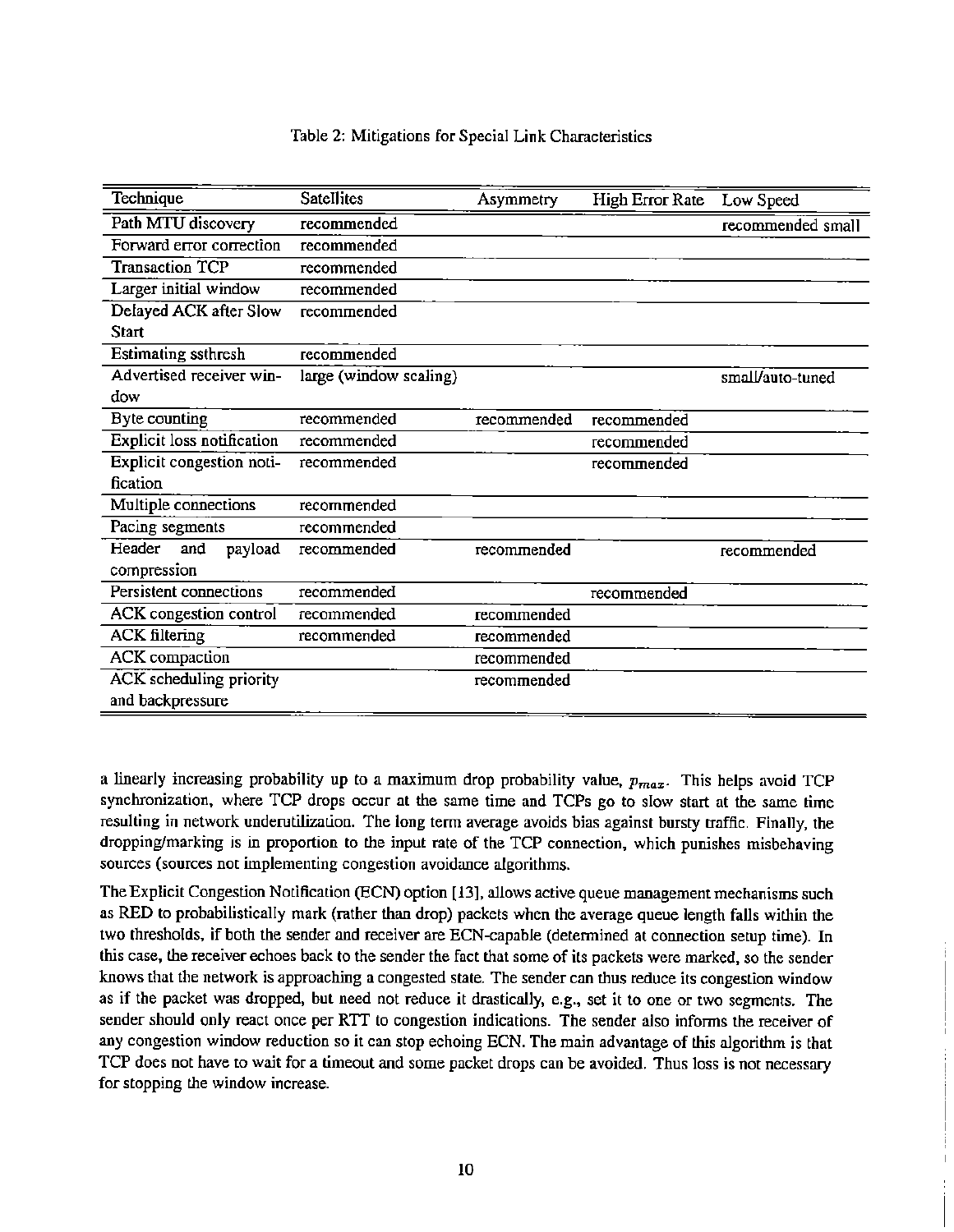# 5 TCP-friendly Congestion Control

Several researchers have investigated how applications can control their transmission rates such that it approximates the behavior of TCP. This allows applications running on top of UDP (that do not require reliability) to co-exist with TCP connections without starving the TCP connections. Different formulae have been developed that try to compute that "TCP-friendly" application rate. The rate is a function of the connection round trip time and the frequency of packet loss indications perceived by the connection.

# 6 Overview of Other Ongoing Work

| <b>RFC</b> Number | Describes                                                                                         |
|-------------------|---------------------------------------------------------------------------------------------------|
| 2018              | selective acknowledgments (SACK)                                                                  |
| 2309              | random early detection (RED)                                                                      |
| 2414-6            | increasing initial window size                                                                    |
| 2481              | explicit congestion notification                                                                  |
| 2488              | TCP over satellite enhancements                                                                   |
| 2525              | known TCP implementation problems                                                                 |
| 2581              | slow start, congestion avoidance, fast retransmit, fast recovery, idle periods, ACK<br>generation |
| 2582              | NewReno                                                                                           |
| 2760              | ongoing TCP satellite research                                                                    |

|  |  |  |  | Table 3: Important TCP Congestion Control-Related RFCs |  |
|--|--|--|--|--------------------------------------------------------|--|
|--|--|--|--|--------------------------------------------------------|--|

Table 3 summarizes the RFC describing TCP congestion control and their contents. In addition to this, a lot of research is ongoing and a number of papers and IETF drafts are continuously being presented in this active research area. Here are a few of the research items:

- Idle periods. After a long idle period (or application-limited period), the TCP ACK clock is no longer useful and TCP can potentially send a burst of size cwnd even though the network conditions have changed. RFC 2581 [3] and Jacobson [10] suggest resetting cwnd to the initial window size (1, 2, or according to RFC 2414) in these cases. There is currently work in progress on decaying the congestion window cwnd by half every RTO interval instead. The value of ssthresh maintains the previous cwnd value in this case.
- Number of duplicate ACKs. As indicated in the TCP Vegas algorithm [5], it may be beneficial to respond to the first or second duplicate acknowledgments. Vegas responded with a retransmission if enough time has elapsed. Other strategies are currently being investigated in the IETF community. One mechanism called "limited transmit" suggests sending a new data segment in response to each of lhe first two duplicate acknowledgments received at the sender. Another mechanism is to sometimes reduce the number of duplicate ACKs required to trigger fast retransmission.
- SACK Extensions. There is some work underway to extend SACK to provide more information on order of packet delivery. This can be effective in improving throughput when packets are reordered or replicated, ACKs are lost or transmission timeouts trigger unnecessarily.